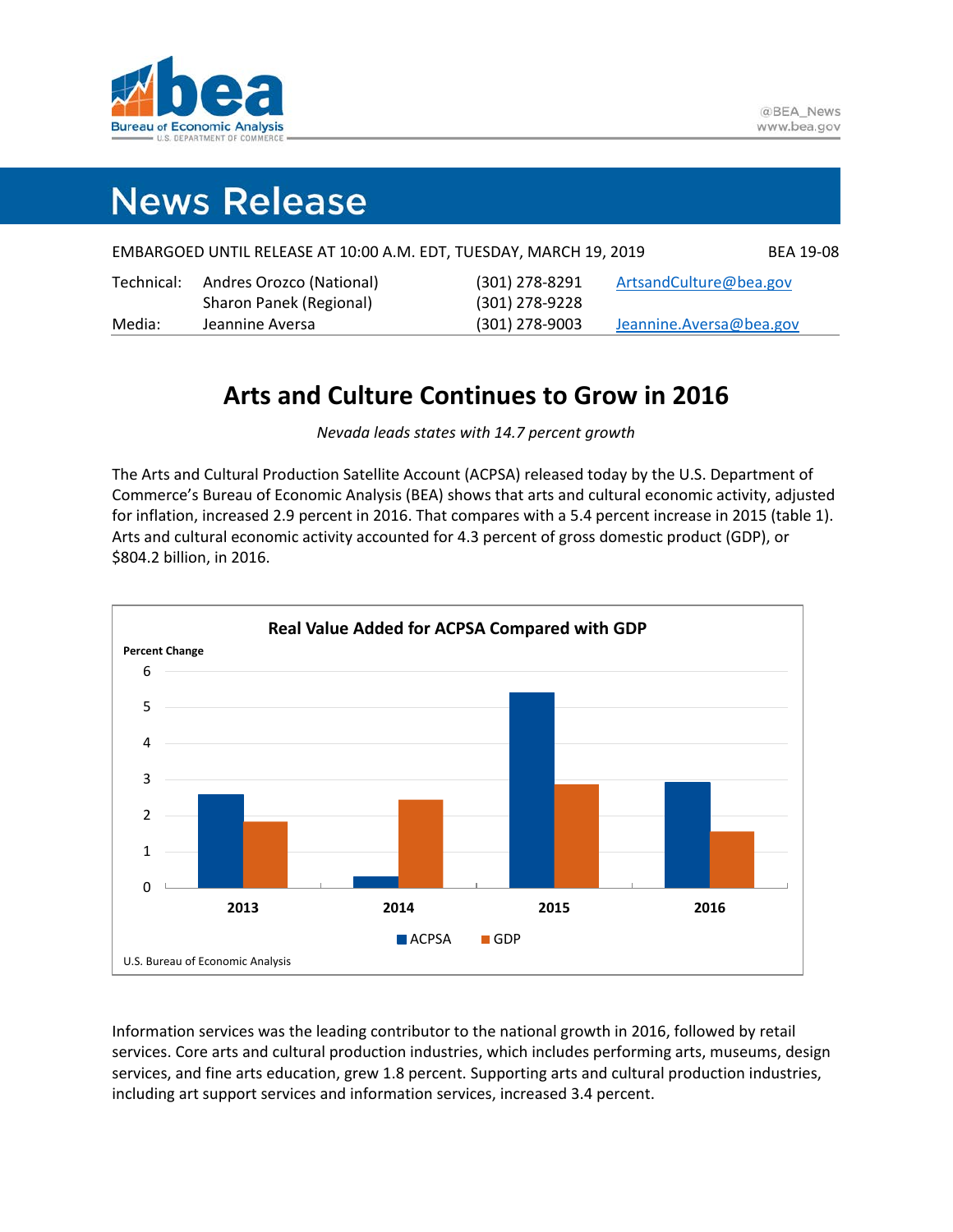



- For the performing arts group, real value added increased 1.1 percent in 2016, after decreasing 2.4 percent in 2015. The increase was primarily attributed to an increase in performing arts companies. The performing arts group includes performing arts companies, promoters of performing arts, agents and managers for artists, and independent artists, writers and performers.
- For design services, which includes advertising, architectural services, and graphic design services, real value added increased 2.0 percent in 2016, after increasing 4.5 percent in 2015. The leading contributor to the increase was advertising.
- Fine arts education grew 2.3 percent in 2016, after increasing 2.4 percent in 2015.
- Education services decreased 0.1 percent in 2016, after increasing 1.0 percent in 2015.

### **Nominal Value Added**

Nominal value added (not adjusted for inflation) increased 4.6 percent nationally in 2016 (table 2). It increased 4.7 percent in the core arts and cultural production industries, to a level of \$154.3 billion. The increase was primarily attributed to an increase in performing arts, which includes performing arts companies, promoters, agents/managers, independent arts, writers and performers.

Nominal value added increased 4.7 percent in the supporting arts and cultural production industries, to a level of \$622.4 billion. The increase was primarily attributed to an increase in information services, which includes the broadcasting and motion pictures industries.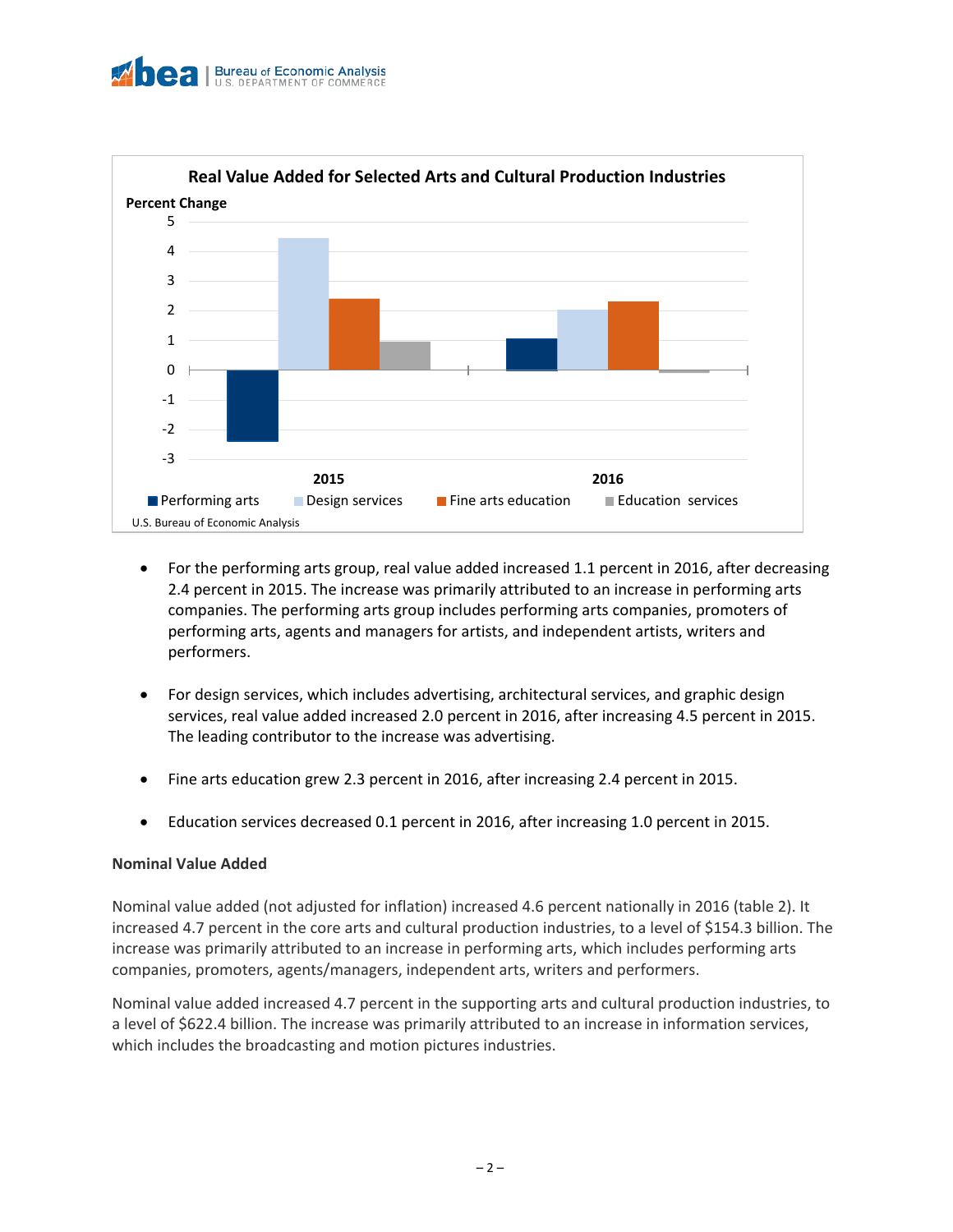

For states and the District of Columbia, the arts and cultural share of GDP ranged from 8.5 percent in D.C. to 1.5 percent in Delaware (table 3). The share for most states was between 2 and 5 percent. The District of Columbia, Washington, New York, and California were the only areas where the arts and culture share of total value added exceeded 5 percent.



U.S. Bureau of Economic Analysis

The top arts and cultural industries varied among the states. The top industries in the District of Columbia were government, broadcasting, and advertising (table 3). In New York, the top industries were motion pictures, broadcasting, and government. In California, the top industries were motion pictures, other information services, and broadcasting.

Value added in arts and cultural industries increased in every state and the District of Columbia in 2016, except Louisiana. The percent change in value added in arts and cultural industries across all states ranged from 14.7 percent in Nevada to -13.1 percent in Louisiana in 2016 (table 4). The promoters of performing arts and motion pictures industries led growth in Nevada.

### **Employment**

Arts and cultural employment nationwide increased 2.5 percent in 2016 (table 8). The total number of arts and cultural jobs for the nation was 5.0 million. Arts and cultural employment increased in 39 states and the District of Columbia. The percent change in arts and cultural employment across all states ranged from 9.6 percent in Washington to -4.7 percent in Louisiana.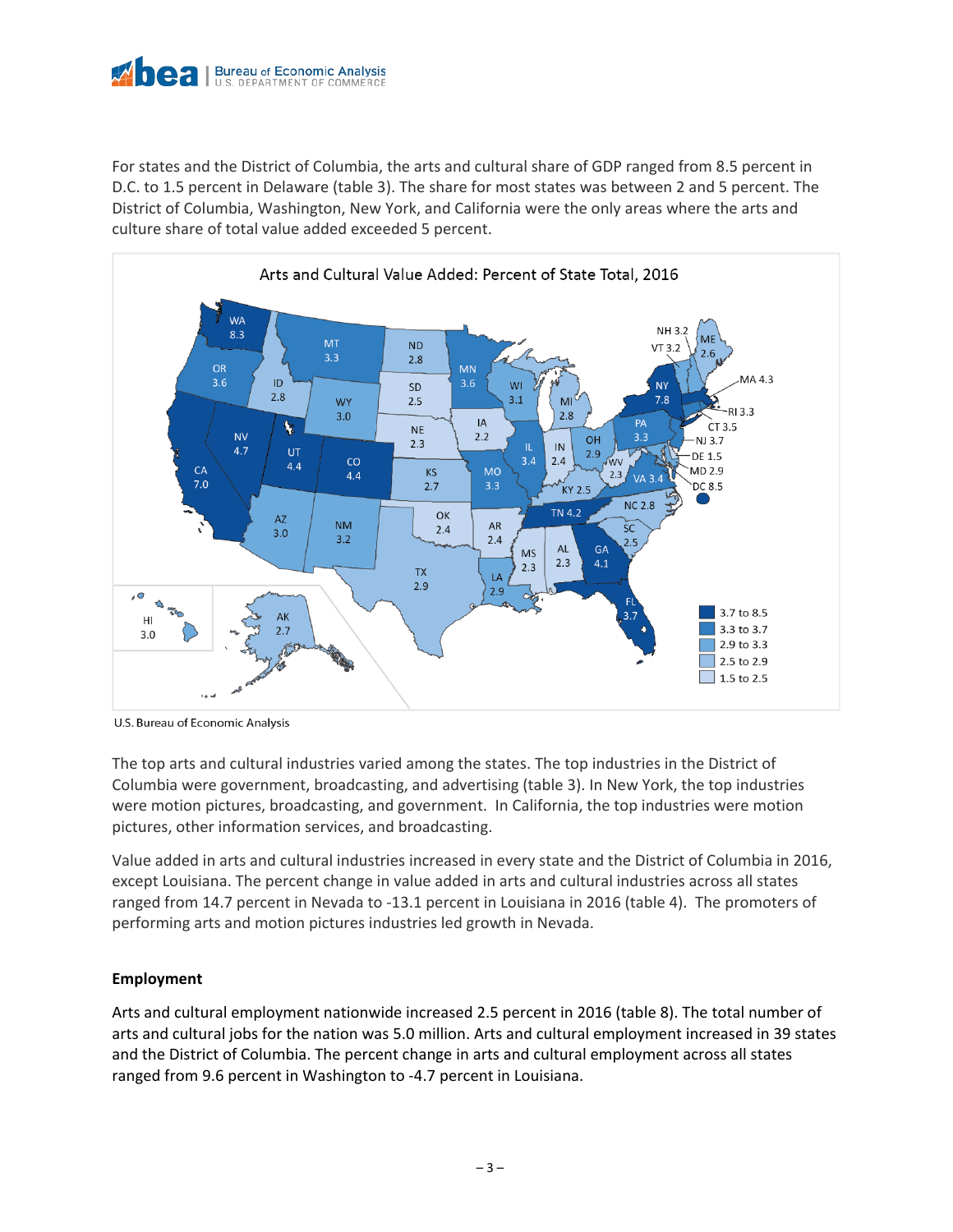



U.S. Bureau of Economic Analysis

Arts and cultural employment increased faster in Washington than in any other state in 2016. Washington had 177,527 jobs related to arts and culture, representing 4.4 percent of all jobs in the state. The retail industry was the leading contributor to the increase in total arts and cultural employment in Washington (table 9).

### **Updates to the Arts and Cultural Production Satellite Account**

Today, BEA also released updated estimates of output, value added, intermediate inputs, employment, and compensation for 2014 and 2015.

**Note** 

BEA's Arts and Cultural Production Satellite Account (ACPSA) is supported by funding from the National Endowment for the Arts (NEA).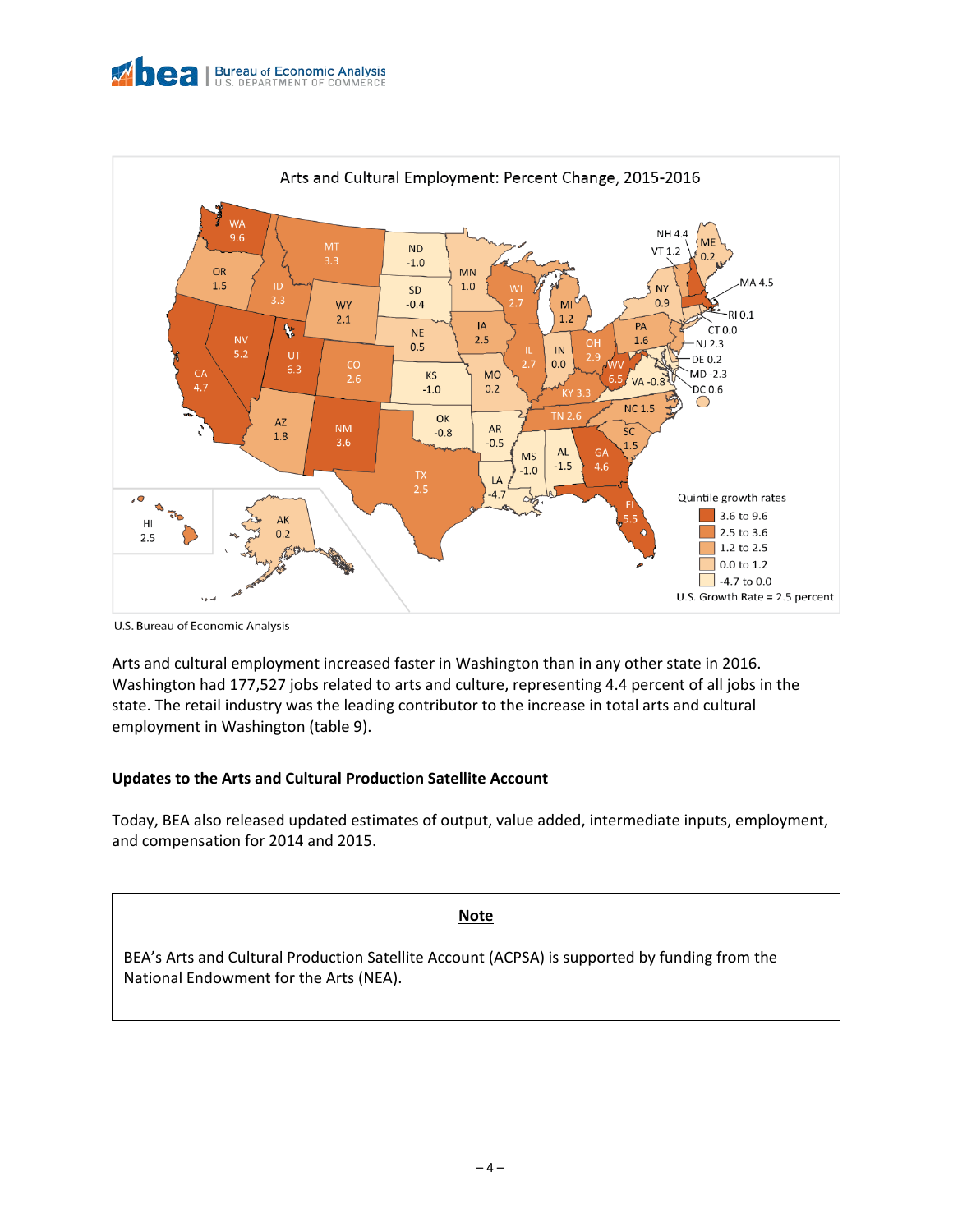## **Additional Information**

#### **Resources**

Additional resources available a[t www.bea.gov](http://www.bea.gov/)**:**

- Stay informed about BEA developments by reading the BE[A blog,](https://www.bea.gov/news/blog) signing up for BEA's email [subscription service,](https://www.bea.gov/_subscribe/) or following BEA on Twitter [@BEA\\_News.](https://twitter.com/bea_news)
- For more on BEA's statistics, see our monthly online journal, the *[Survey of Current Business](https://apps.bea.gov/scb/)*.
- The time series of detailed annual statistics for 1998 through 2016 are available at Arts and [Cultural Production.](https://www.bea.gov/data/special-topics/arts-and-culture)
- BEA'[s news release schedule](https://www.bea.gov/news/schedule)
- Access BEA data by registering for BEA's Data [Application Programming Interface](https://apps.bea.gov/API/signup/index.cfm) (API).
- **U.S. Arts and Cultural Production Satellite** [Accounts:](https://apps.bea.gov/scb/pdf/2015/01%20January/0115_arts_and_cultural_production_satellite_account.pdf) Overview, concepts, and methodology.

### **Definitions**

*Defining 'Culture' in the context of Input-Output Tables for the Arts and Cultural Production Satellite Account.* Culture can be defined in a variety of ways to include: language, traditions, beliefs and values. For this account, arts and cultural production is defined narrowly to include creative artistic activity; the goods and services produced by it; the goods and services produced in the support of it; and the construction of buildings in which it is taking place.

The Input-Output table is a valuable tool to identify and estimate the value of the 'creative chain.' This chain captures the economic value of the creation of a cultural product (composing a symphony) from its production (the performance being recorded in a studio), distribution (by various modes), and final consumption (by the listener).

*ACPSA output:* ACPSA output consists of all domestically produced goods and services purchased (for example, movie tickets or design services).

*ACPSA employment*: ACPSA employment consists of all wage-and-salary jobs where the workers are engaged in the production of ACPSA goods and services.

*ACPSA compensation:* ACPSA compensation consists of the remuneration (including wages and salaries, as well as benefits such as employer contributions to pension and health funds) payable to employees in return for their ACPSA work during a given year.

*ACPSA value added***:** ACPSA value added consists of ACPSA output minus ACPSA intermediate consumption (for example, costumes rented by a performing arts companies or printing of the program for the show).

*Core ACPSA industries* are originators of ideas and content associated with the creation of arts and culture. "Supporting" industries produce and disseminate arts and cultural commodities.

*Current-dollar* **estimates** are valued in the prices of the period when the transactions occurred—that is, at "market value." Also referred to as "nominal estimates" or as "current-price estimates."

*Real values* are inflation-adjusted estimates—that is, estimates that exclude the effects of price changes.

### **Statistical conventions**

*Quantities and prices.*Quantities, or "real" measures, and prices are expressed as index numbers with a specified reference year equal to 100 (currently 2009). Quantity and price indexes are calculated using a Fisher-chained weighted formula that incorporates weights from two adjacent periods (quarters for quarterly data and annuals for annual data). "Real" dollar series are calculated by multiplying the published quantity index by the currentdollar value in the reference year (2009) and then dividing by 100. Percent changes calculated from chained-dollar levels and quantity indexes are conceptually the same; any differences are due to rounding.

*Chained-dollar values* are not additive because the relative weights for a given period differ from those of the reference year. In tables that display chained-dollar values, the value of the "Not allocated by industry" line reflects the difference between the first line and the sum of the most detailed lines. For the real value added by industry table, this value also reflects differences in source data used to estimate GDP by industry and the expenditures measure of real GDP".